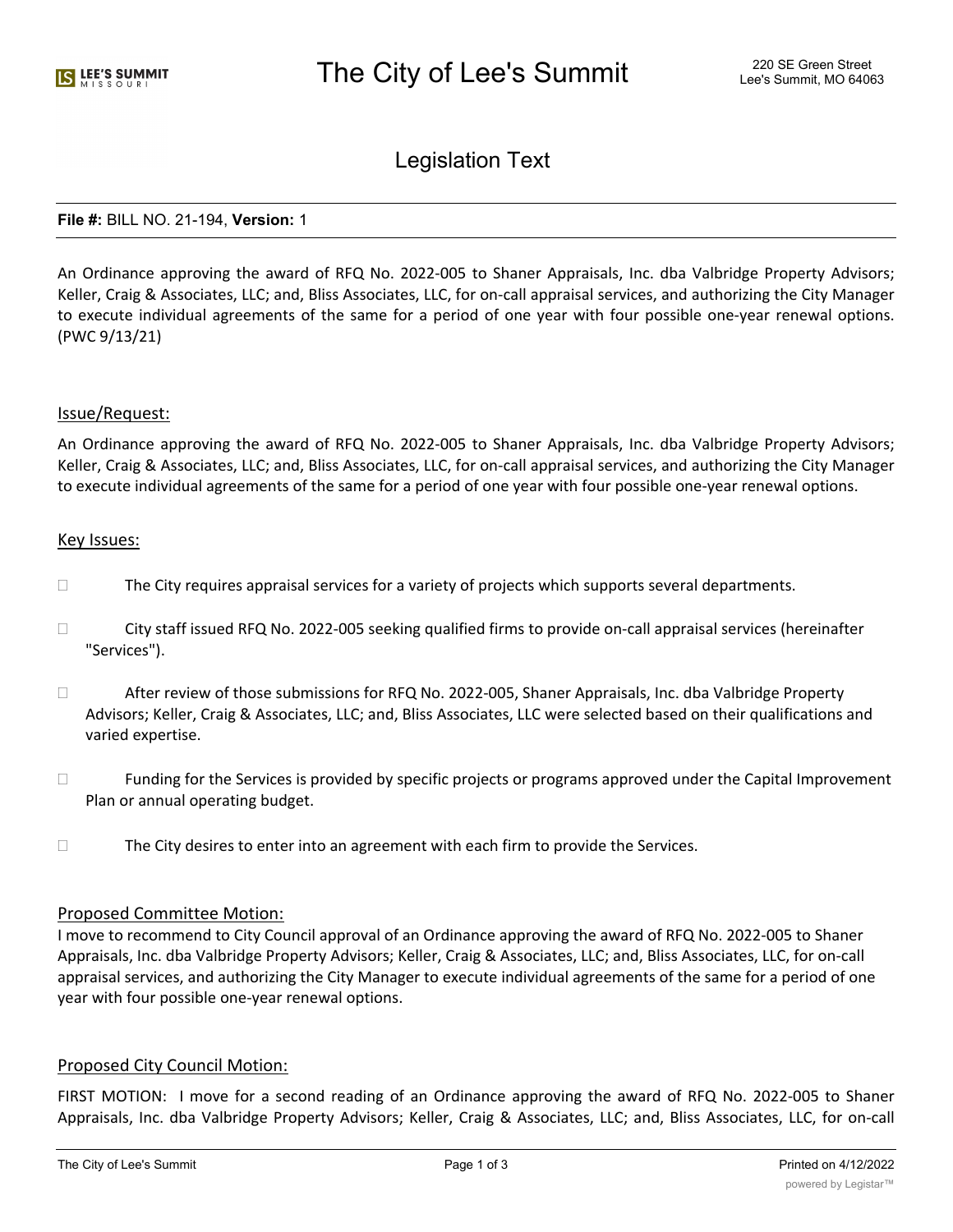appraisal services, and authorizing the City Manager to execute individual agreements of the same for a period of one year with four possible one-year renewal options.

SECOND MOTION: I move for adoption of an Ordinance approving the award of RFQ No. 2022-005 to Shaner Appraisals, Inc. dba Valbridge Property Advisors; Keller, Craig & Associates, LLC; and, Bliss Associates, LLC, for on-call appraisal services, and authorizing the City Manager to execute individual agreements of the same for a period of one year with four possible one-year renewal options.

# Background:

Several departments within the City require appraisal services for variety of projects. The typical users are Public Works, Parks and Recreation, Administration, Planning and Development Services. The services needed include appraisals for commercial, industrial, residential and other properties following the Uniform Standards of Professional Appraisal Practice. Real estate appraisals will generally be used for acquiring right of way, easements, and fee simple purchases related to roadway, aviation, and utility improvements. Other uses have included appraisals for property the City intends to purchase or sell.

When the project is a federally funded project it requires a review appraisal of the first appraisal by a separate appraisal firm. On occasion due to work load or unusual circumstances, they might be asked to acquire the easements or property as part of this contract or serve as expert witnesses during eminent domain proceedings.

Staff selected three appraisal companies based on their qualifications and varied expertise among the firms. The added breadth of experience offers flexibility within the contract that would not be available if only one firm was selected. Contracting with three firms also improves responsiveness on projects by spreading the work load among firms at times when multiple large projects have required appraisal services. The firms selected will provide a wide range of services that include appraising property, reviewing appraisals, expert witness in court and acquisition of property.

Specific funding for the appraisal services is not allocated in an on-call account. The funding is sourced from specific projects or programs approved in either the Capital Improvement Plan (CIP) or annual operating budget. The budgets for each program or project include money for appraisal services, which is approved by Council as part of the annual budget process.

## Impact/Analysis:

If not approved, Staff will be unable to perform activities that need appraisal services. If limited to one firm, response times may be longer due to workload, and the City would have to work through contracting process to select a firm for appraisal reviews on federal grant projects. The use of three firms will greatly expand the responsiveness of services. There is no additional fiscal impact to the general fund. Funding will be provided by specific projects or programs authorized by the annually approved City Budget.

Timeline: Start: September 2021 Finish: 1 to 5 years, depending on renewal options